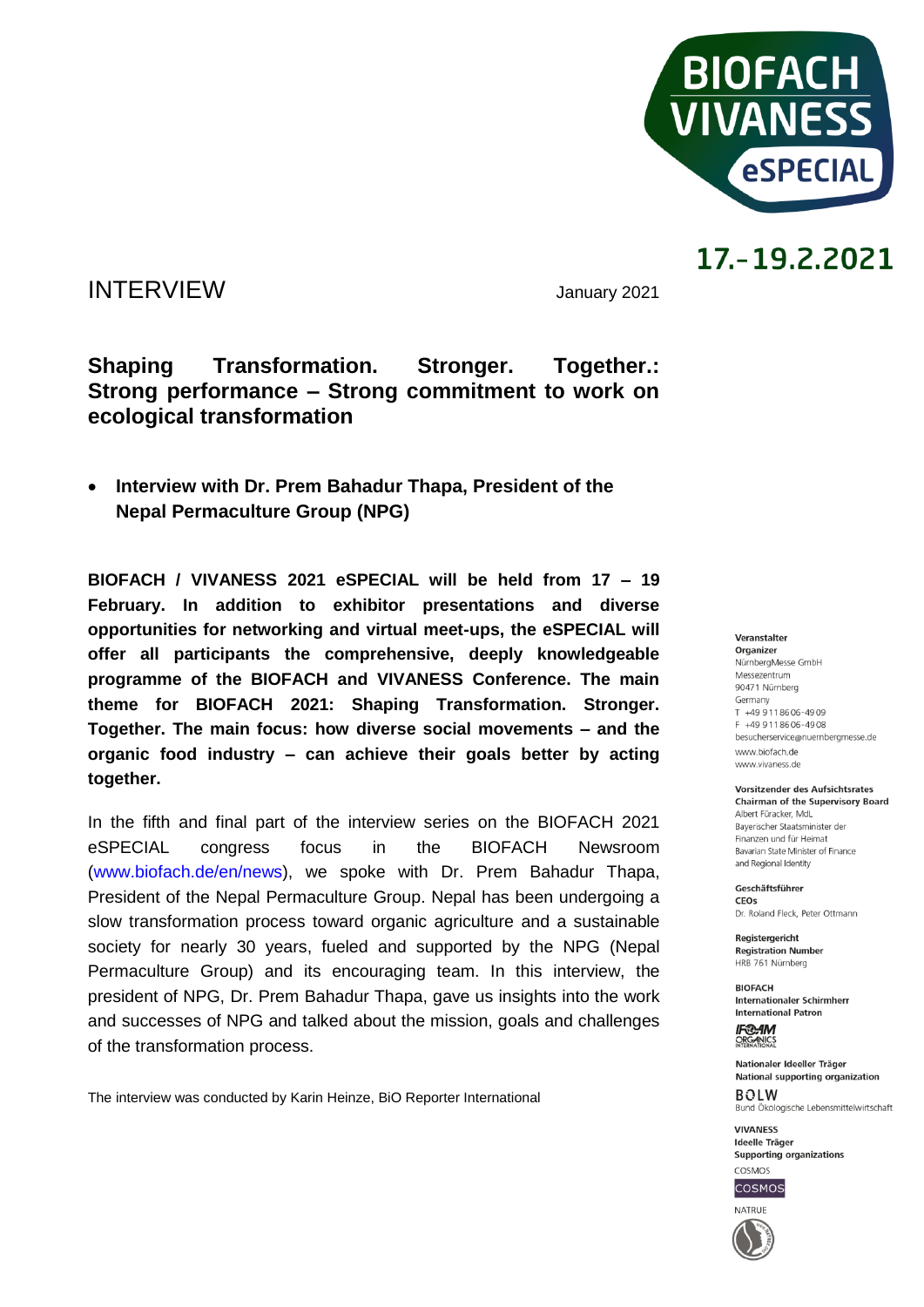

### **Permaculture Group (NPG) was established in 1992. What were the motivations and the driving forces?**

Dr. Prem Thapa: As a farmer's son, born in a small village, I had some basic knowledge and interest in traditional farming with the mobilisation of local resources. After my graduation in agriculture, I started a job with the Government of Nepal in my early twenties as an Agriculture Officer and it was my job to teach farmers who are mostly much more experienced than me in the work on the fields. During that time the Government was very believing in the advantage of high external input of chemical fertilizers and pesticides, which was also taught to me at the university. The official focus was on production, production, production and didn't care about soil health, old knowledge, proven technologies and practices in the traditional way of farming. But I recognized that some very experienced farmers didn't follow the new system but remained in their proven, successful way of traditional farming that was environment friendly and much more sustainable. At that time I got the chance to attend a Permaculture Design Course by Bill Mollison, the "Father of Permaculture" from Australia. We learned so much about this holistic sustainable approach and recognized permaculture as an alternative system that fits much more with local resources than the methods with chemical fertilizers and pesticides, including also social aspects. The enthusiasm for the ideas of permaculture and the insight that many farmers and likeminded professionals had, brought us to the decision to establish the Nepal Permaculture Group (NPG) in 1992. I was the president and one of the founding members.

#### **How did you get the Government on your side?**

Dr. Prem Thapa: Apart from teaching farmers we also tried to influence the Government as they are the responsible for policy, showing them that permaculture is the better way to farm in Nepal. It was for sure very hard to convince them as they trusted in chemicals. NPG was against chemicals at all and wanted to initiate alternatives like organic agriculture system in different parts of the society. Finally, we founded NPG legally as an association under the rules of the Government to get more recognition. Then we facilitated a series of discussions with national level policy stakeholders and organised a big international conference with Bill Mollison to show the politicians the benefits of permaculture. After that, we gave a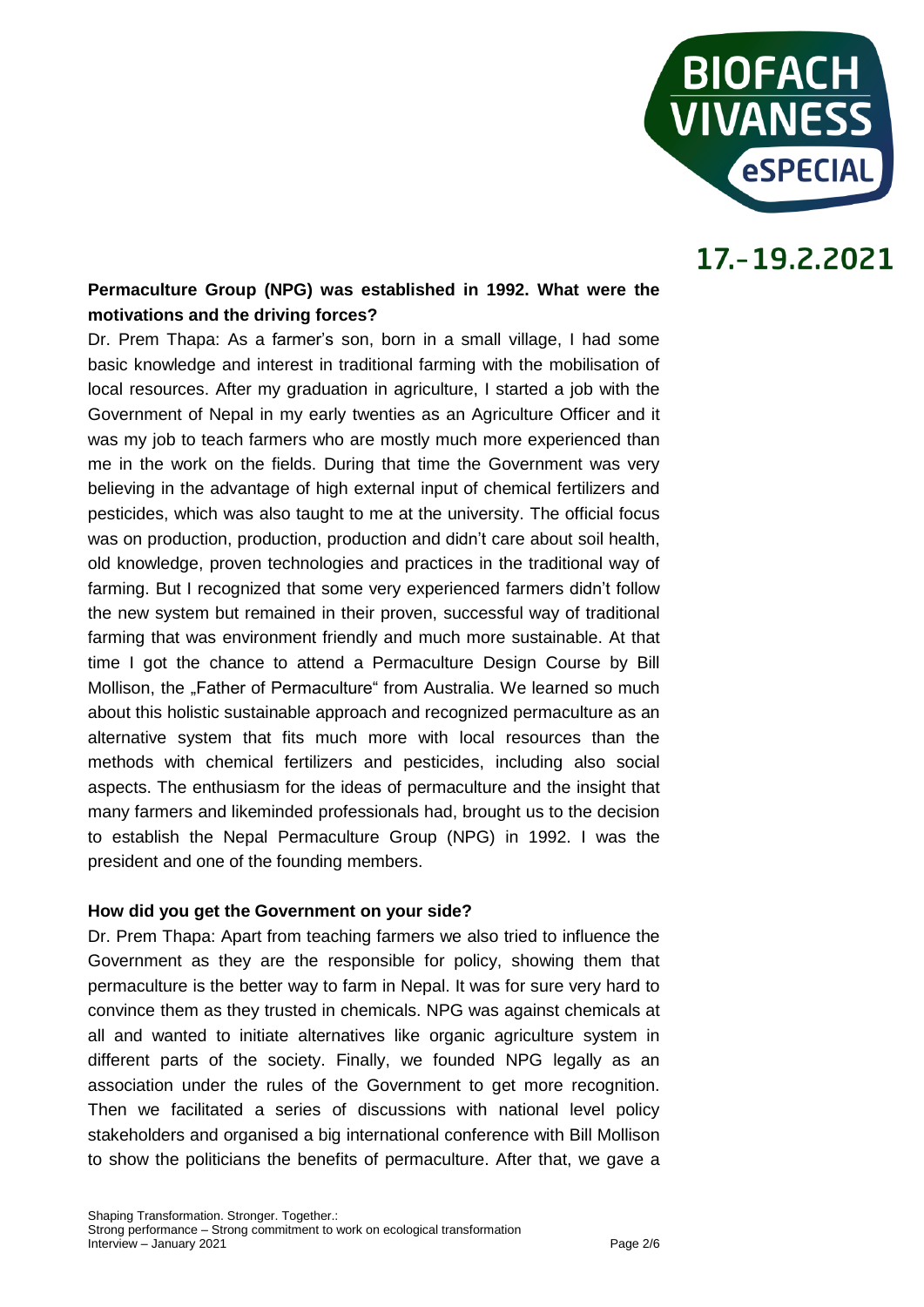

lot of trainings for permaculture and organic agriculture and were able to include more and more farmers and professionals in the system. The fact that the farmers' and their families' health was declining at that time – e.g. more than 30% suffered from cancer in some of the parts like Panchkhal, Kavre where heavy chemicals and insecticides and pesticides were being used –damages by chemicals to the surroundings and to the water was an eye-opener for policy makers. We approached officials, professionals and farmers on different levels and it really was a long way to go. But it was worth it! The first years were hard but after around seven years a boom started and today we have more than 1,100 members at NPG. The members vary from professionals to farmers and policy makers in Nepal.

We also came up with a basic organic standard during this time. Now there is a high-level committee to develop a strategy how Nepal could go forward with sustainable organic agriculture. I am also a member of this committee. The Government including other stakeholders take many efforts in organic and permaculture. For example, we have the province Karnali in Western Nepal which has the status of an organic state. Also, a couple of municipalities/palikas declared themselves organic as they have limited access to chemicals and thus by default practice organic. But parallel to that, our Government is still promoting the conventional farming system with high level efforts in terms of financial and other resources.

#### **Does NPG only address agricultural issues or are there also other kind of transformation goals?**

Dr. Prem Thapa: Nepal is an agriculture-based country and our society is based on it too. There are a number of positive aspects in our traditional way of living which are sustainable, environment friendly, fair and social. The conventional system on the contrary only focuses on maximizing production not regarding any local context or social issues. Permaculture is not only about agriculture, you see, it is a holistic system that takes into consideration the organic cultivation of land as well as food sovereignty, climate protection, the ethics of the rural society or renewable energy. Permaculture is about designing positive aspects of three different systems; Natural, Traditional and Scientific with a number of associated principles. As written in our standards, our vision is a sustainable and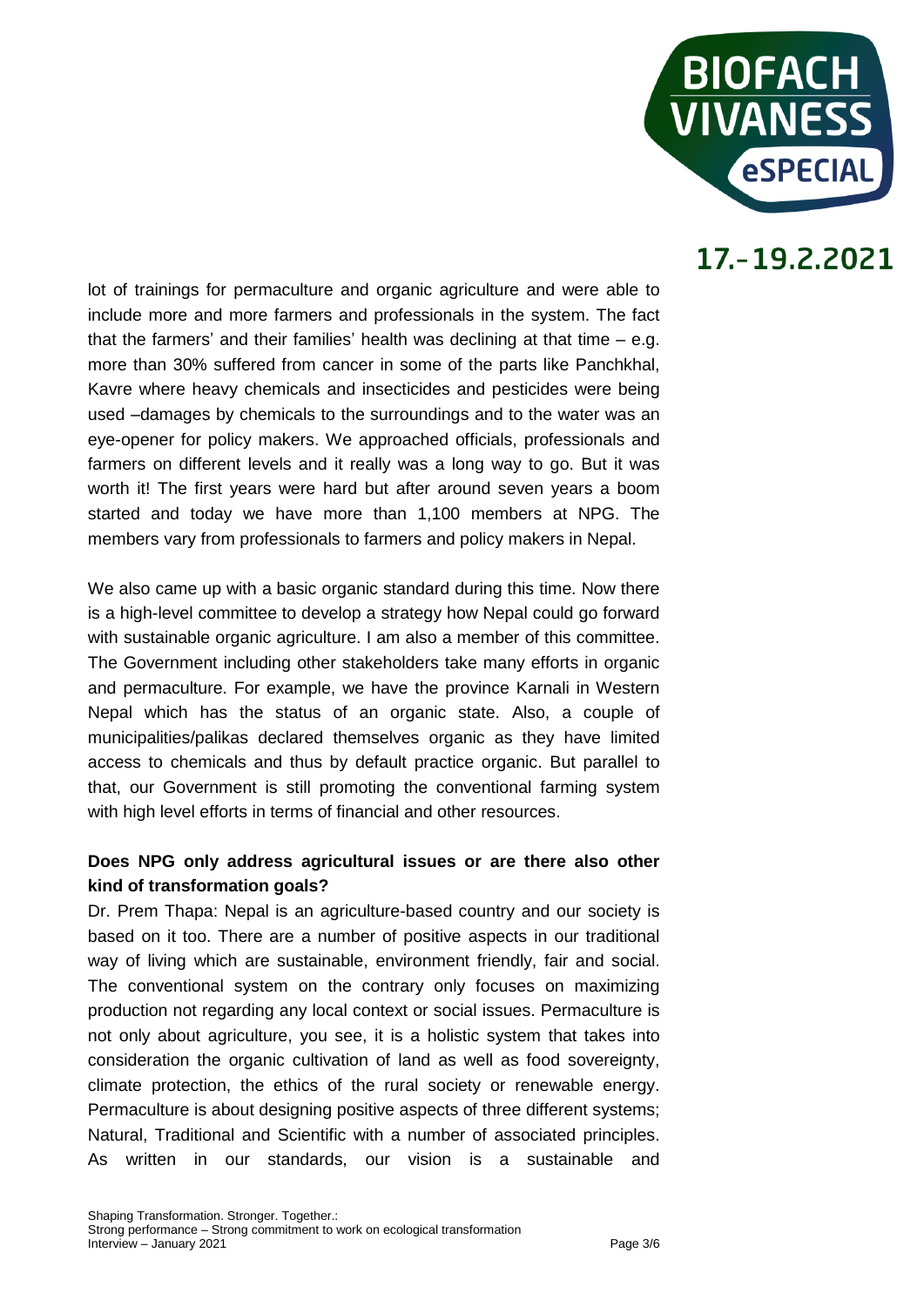

self-reliant human society without poverty. Our goal is to network and build alliances with like-minded organizations and spread the philosophy of a sustainable future.

#### **Were you able to achieve your mission goals and a transformation of agricultural practices during these almost 30 years of work?**

Dr. Prem Thapa: We are satisfied with our achievements. Farmers, institutions and the government are listening to us and asking for our expertise in organic agriculture – there are policy strategies in this field, which we appreciate. But we have some challenges with the implementation at the operational level. There is still a gap. We are going to continue to work on that and will try to resolve the problems in future. We would be happy to impress more youngsters with permaculture philosophy. There is a certain trend visible, to go back to the countryside and to practice a more healthy lifestyle. That is influenced by the pandemic, too, I guess. Not only in the rural areas we find followers of the permaculture design, also people in the cities are now in favor of gardening this way in their rooftop gardens. Also the idea to start an organic business, a café, delivery service etc. is gaining ground.

### **How deep is the philosophy of permaculture connected with the organic movement and its ideas?**

Dr. Prem Thapa: Organic is very connected to Permaculture in our understanding and one of the main components in the design of the system. The cultivation of the land is of course without any chemicals for soil and plants. In the Permaculture guiding manual we have more than 20 different principles. To make these principles operational there is a strong link to organic. For permaculture there are no legal rules like we have for the organic standards that can be controlled, certified and labelled on the product if an "organic legislation" is implemented in a country. At NPG we have a checklist for good agricultural practice. The organic movement has been established for more than 20 years and there is a National Level Organic Certification Body and a number of organic inspectors with whom we also network.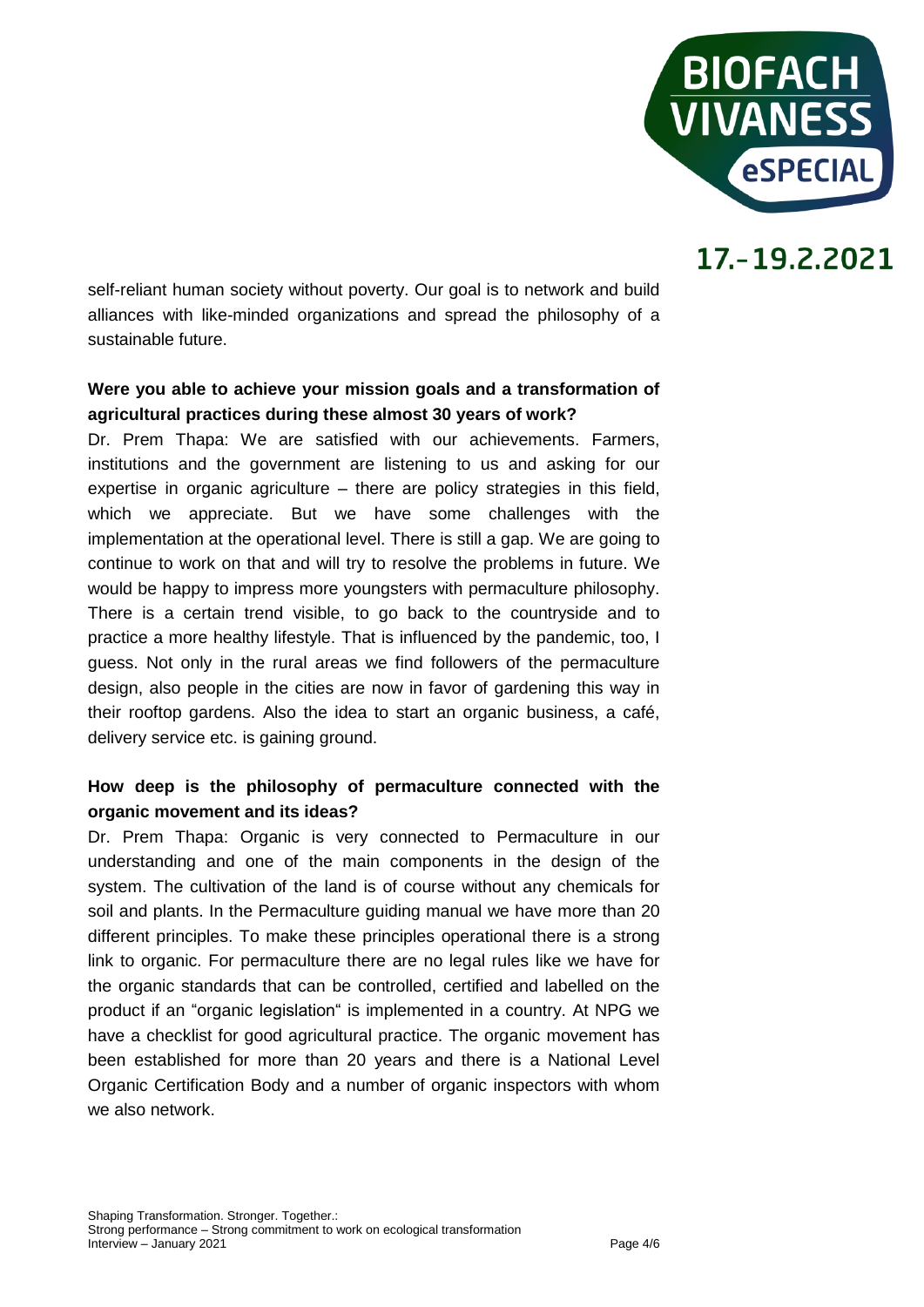

**The international Organic movement has grown out of the niche – is NPG collaborating with organic organizations (e.g. IFOAM) or other groups (Agroecology, Regenerative) to aim to a global eco transformation?**

Dr. Prem Thapa: We have very strong connections with IFOAM, NPG has been a member since its establishment. In 2010, we organized an international conference where we invited also representatives of the organization. Also in the following years there has often been discussions between the associations and actually now we are working together in designing the Nepalese organic standards. We also have an international network on permaculture, e.g. International Permaculture Convergence (IPC), Permaculture Association Britain (PAB) in the UK and more networks around the world. We organize so called conversions regularly for exchange and discussion. We are also a member in many like-minded organizations because we really think it is very important to network, collaborate, exchange knowledge, respect each other to reach our common goals. Without network you cannot make things happen and cannot achieve much.

### **Do you think the Covid-19 pandemic is an eye-opener for many people in terms of other current crises like climate change, water scarcity and soil degradation?**

Dr. Prem Thapa: It is for sure an eye-opener for many and the pandemic shows that there is no other option than to make our lifestyle more sustainable. As most of the young people have been moving abroad for temporary employment and the agriculture in the country has been neglected. Now some of the young people have returned back and started agriculture in a professional way. We really need to act and help our planet! This is my belief.

#### **About Dr. Prem Bahadur Thapa**

Dr. Prem Bahadur Thapa is the President of Nepal Permaculture Group/NPG. This organization is a national network and umbrella organization on Permaculture and Sustainable Agriculture, [www.npg.org.np.](http://www.npg.org.np/) Dr. Thapa is also the Chairperson of Resource and Change Management/RCM Nepal, a company working on strategic